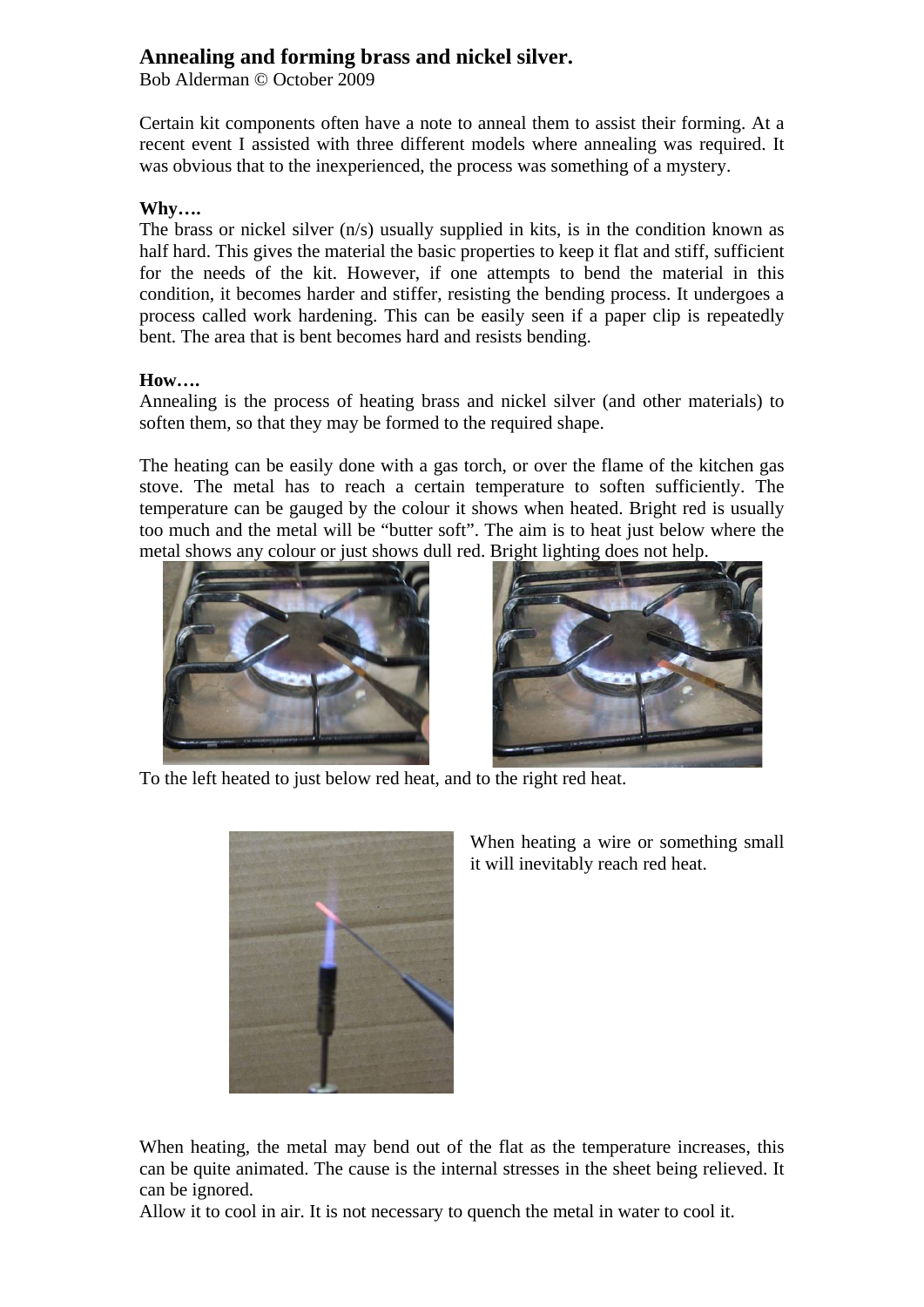The heating of the metal will create an oxide film on the surface. This film needs to be removed before soldering, as even the most aggressive flux will not cut through it. An abrasive block or fine wet and dry will clean it off to leave bright metal. Have a care as the metal may still be soft, and unwanted bends may be created.

## **Making the bend….**

Once cool, mark the position of the bend with either a soft pencil or a fine felt tip marker.

Sharp bends are made by the corner of bending bars; radii around an appropriate sized rod or bar, or for circular items, rolling bars. Note when making a bend there is an element of "spring back" in the material. This means that when you are making the bend, then bend it slightly more than the desired finished angle. This is less likely when the metal is soft.



The next illustrations above show a bend made around a radiused bending bar.

If no special tool is available then using a drill shank or bar of the appropriate diameter can be used, In this case the jaws of a small vice have been used but two pieces of hardwood can be used too or the open jaws of a pair of bending bars.

The sequence shows the piece to be formed placed over the vice jaws. The drill shank is positioned between and pressed down. The bend can be finished beyond ninety degrees with fingers.



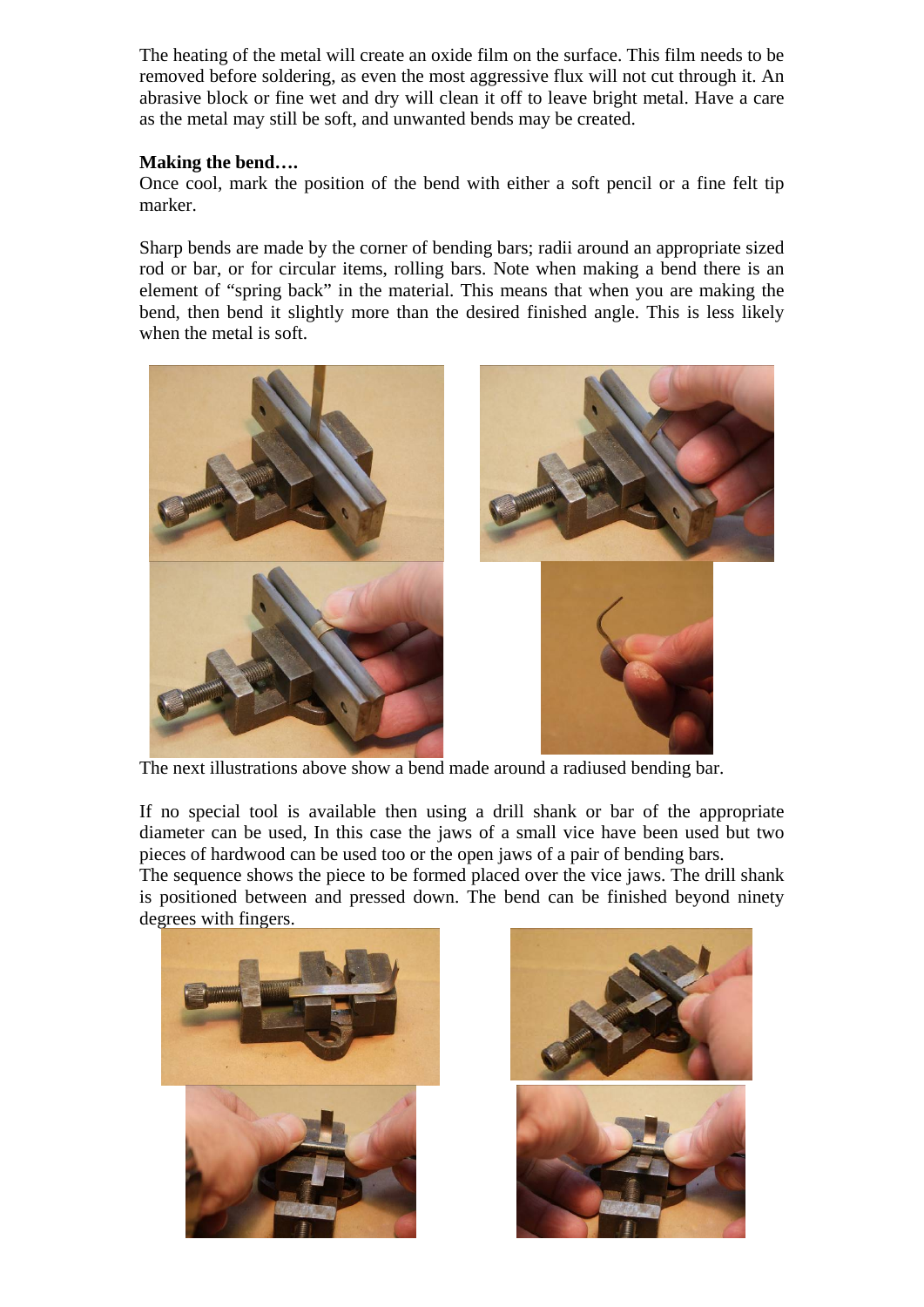



If you have ordinary bending bars with square edges, radii can still be made. Open up the bars and insert a rod or bar of suitable diameter to bend the part over and then clamp. Note this is a juggling act to get all the parts aligned!



It is usual in most kits that a right angle bend is made on a half etch line. No annealing is needed for this and bending tools are optional. However sometimes such a bend is required when no half etch is provided. In this case a pair of bending bars with a square edge is needed. Anneal the bend area, mark the position of the bend and push around the corner. A block of wood sometimes helps to push the metal as it can be pressed against the part close to the bend. This was not done on the part illustrated and the bend remains a tight radius.





Setting up the part in the bending bars and starting the bend.



Pushed home and a tight radius remains.

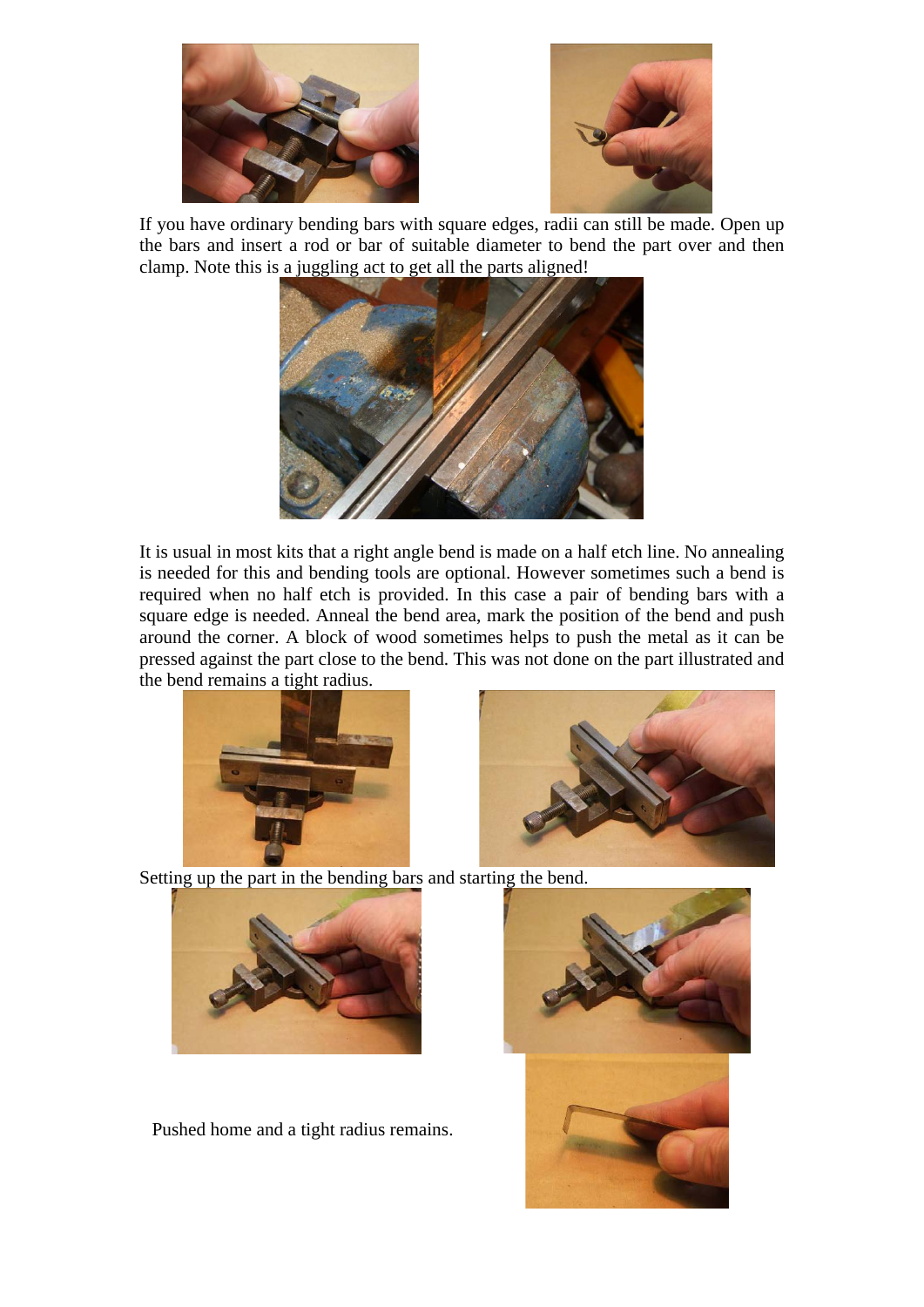Tightening the bend with a hammer. Use a piece of wood to protect the part as you apply the hammer. Final tightening of the bend can be done with the hammer directly. Note if the face of the hammer has any damage this can be transferred onto the part. Before this can be done on thick material, further annealing will be necessary.



Radius removed to give sharp corner.



For a saddle tank with radiused corners or a firebox wrapper it is not necessary to anneal the whole item. Only the area of the bend needs to be done, the remainder does not need to be specifically heated. A gas torch with a small flame is better than a gas ring for this.

Heating along the bend area only.



The tank top in the illustration has embossed rivet detail. It is always easiest to raise these in the flat. To protect them from the bending bars or rollers place a piece of card against the heads; the card that backs note books is well suited.



Push the part around the bending bars with a piece of wood keeping the card between the wood and component.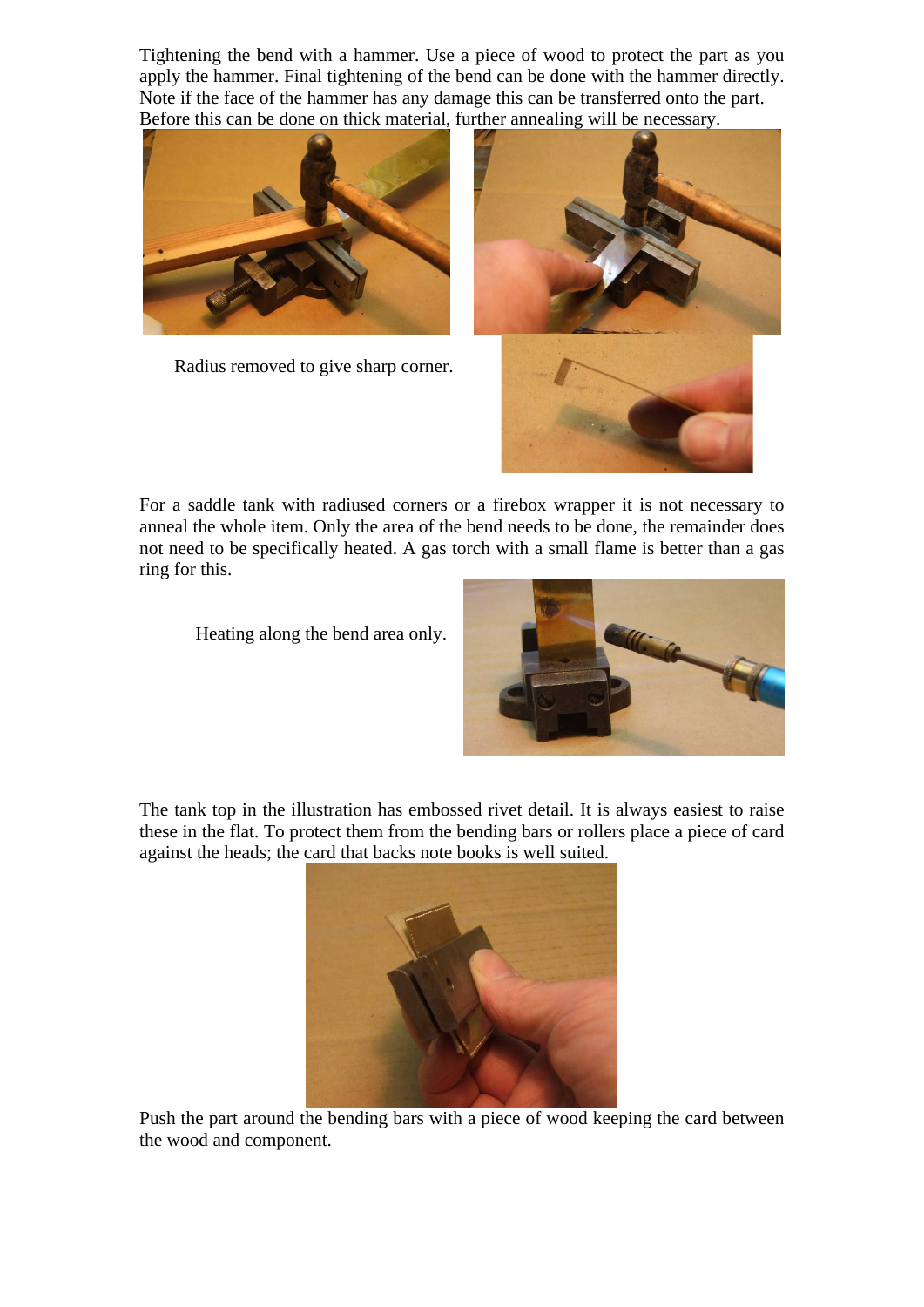

Rolling bars are simple to use. There are three rollers in the system two are driven, linked with gears. These pinch the part and drive it through and the third applies pressure to push the part around.

It is possible to roll parts to shape without annealing, but this often means that the leading part remains flat. This is because it passes through the first rollers without initially touching the third. Annealing will enable this part to be pushed around the rollers.

Insert the part into the rollers, adjusting the pinch so that it is driven. Ensure the part is square to the rollers. Adjust the third roller so that it pushes the part. The initial pass may not give sufficient curvature so increase the pressure of the third roller. It should be possible to get a part almost curved around the pinch roller. In this case the roller is generally removed to release the part.



Another use for rolling bars is to flatten round wire. Anneal the wire and pass through the rollers. If a particularly flat section is needed annealing between passes will be needed. Note that if the wire is in the centre of the rollers the bars will deflect and maximum squeeze will be lost so pass the wire near the end.